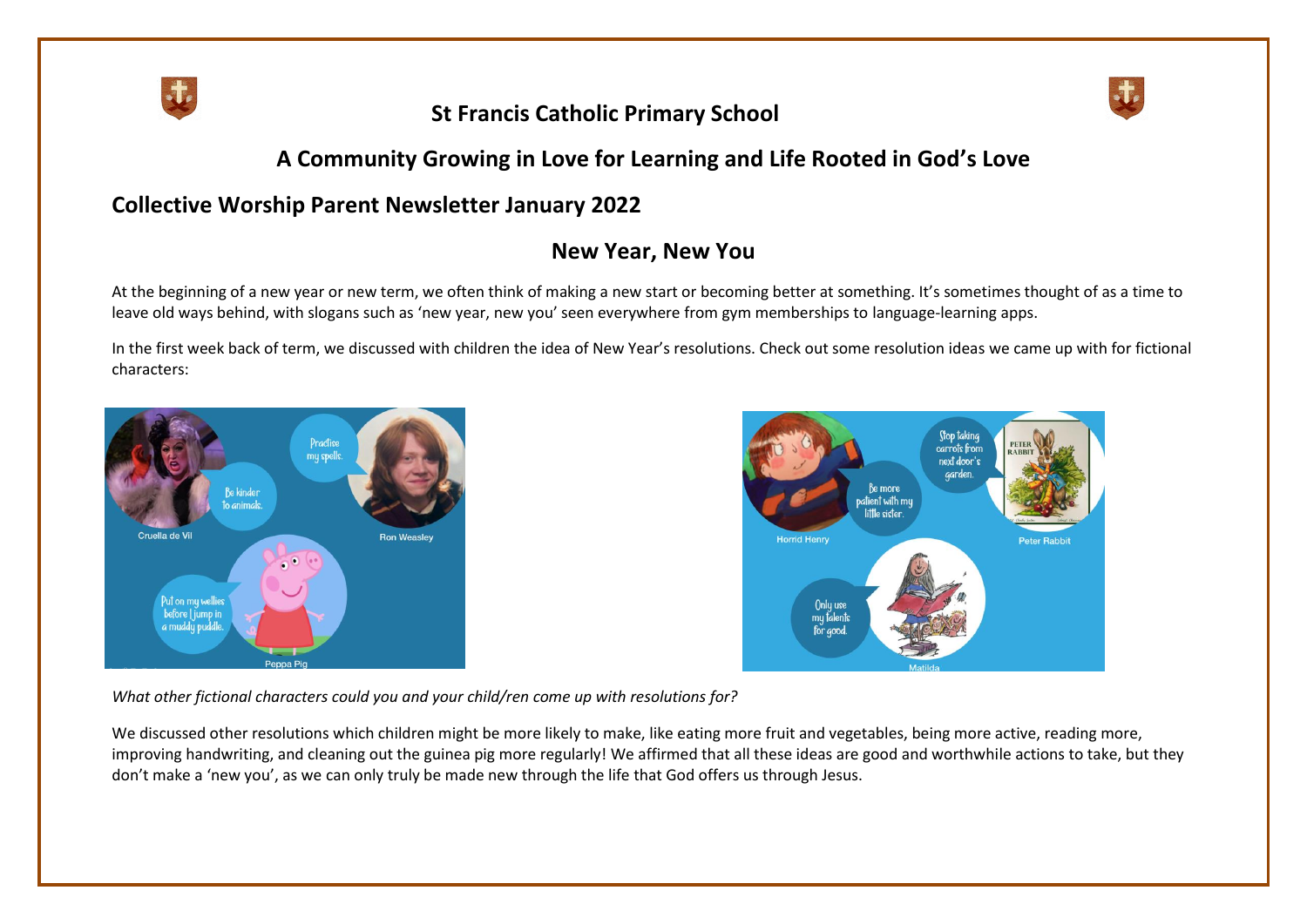#### **'In the beginning was the Word: and the Word was with God and the Word was God.' John 1: 1 – 18**

Through this Gospel reading, children learned that God - Father, Son and Holy Spirit - has always been here and wants us to know Him. God the Father, along with His Son Jesus and the Holy Spirit, make up the Trinity of God: one God, but three persons, which is an amazing mystery!

Just like words give us information, children learned that the Word (Jesus) tells us about God the Father and reveals who He is and what He is like in ways that we can understand. Jesus came to earth to show us the way to God the Father, and through Him, His followers were brought closer to God: it was the beginning of their new life with God.

This first assembly of term reminded children that we are offered a new beginning too. Jesus wants us to follow Him so He can bring us closer to God. He wants to make us new!

The assembly finished with a reflection where children were invited to tell Jesus about their hopes and dreams for the year ahead and make a renewed commitment to trust in Jesus, listen to Him and follow Him.

#### **With your child, why don't you…**

*Discuss some New Year's resolutions you might make as a household.*

*Talk about how to be a good follower of Jesus at home/school/work.*

*Share about times when trusting in and listening to Jesus has helped you.*

### **The Ten Ten Year of Pilgrimage**

We're very excited to share with you a special series we've planned for 2022 called 'The Ten Ten Year of Pilgrimage.' This is a series of special assemblies and prayers, with associated cross-curricular activities, that children will be engaging with across the year through Collective Worship in school.

A pilgrimage is often described as a holy or spiritual journey. Over the past 18 months, the journeys that we might normally make, whether that be to a holiday or pilgrimage destination have often been thwarted, but nevertheless our spiritual journey continues. Ultimately, each of us is on a life-long pilgrimage journey to heaven. Between January - December 2022, we would like to take your child/ren on an exciting pilgrimage journey, from the comfort of their very own school.

Like all good journeys, we have a Pilgrimage Map, where there are 8 main 'stopping places' for the Ten Ten Year of Pilgrimage.

- 1. Launch of the Ten Ten Year of Pilgrimage (January)
- 2. Lent: Our Pilgrimage to the Cross